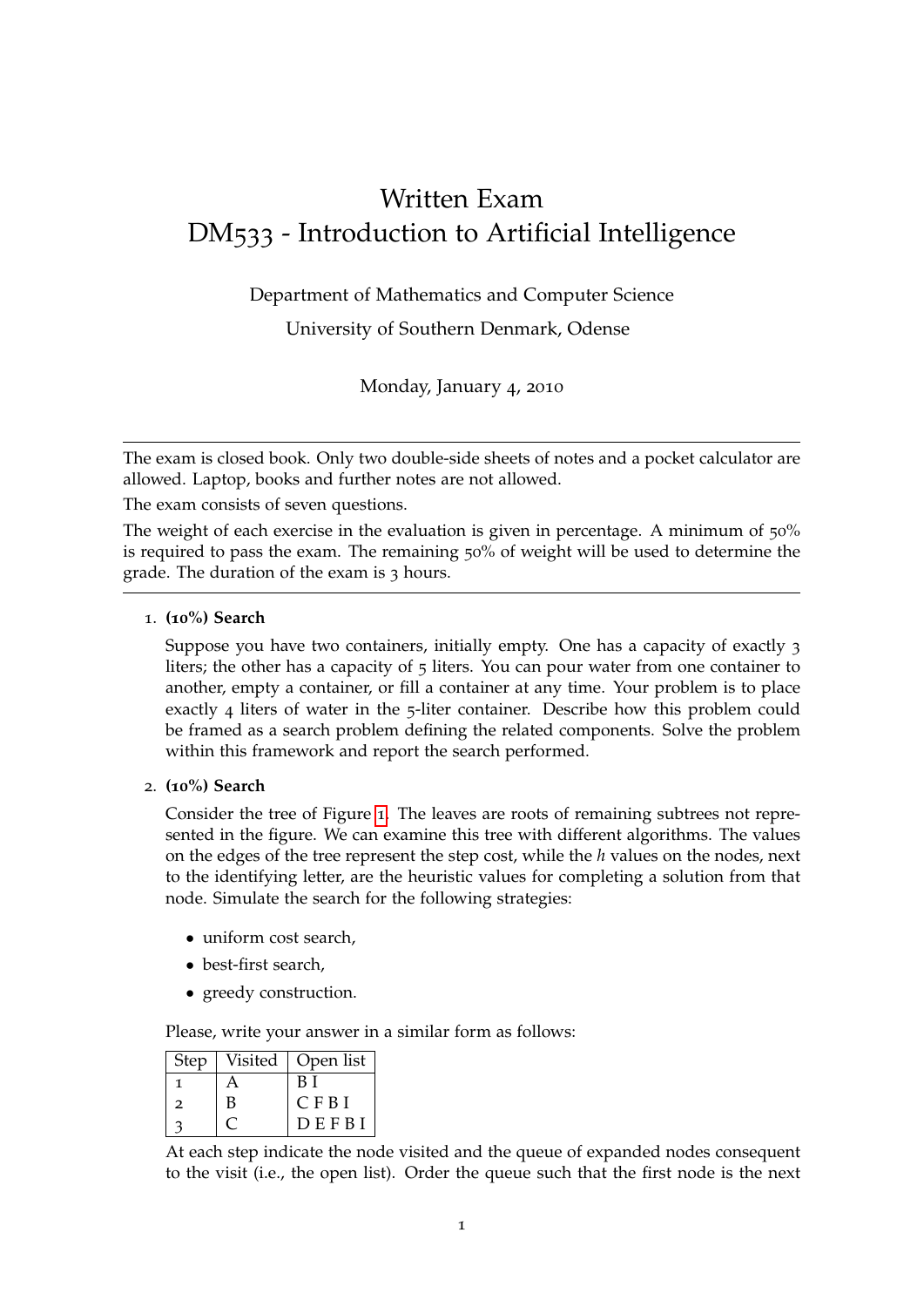

<span id="page-1-0"></span>Figure 1: Values on the edges represent step costs and values on the nodes the heuristically computed value of completing the solution from that node.



<span id="page-1-1"></span>Figure 2: A search tree for *α*-*β* pruning. At the root is MAX to play.

node to be visited. Assume that the children of a node are expanded in alphabetical order when no other order is specified by the search. In addition, comment what would make the best-first an  $A^*$  search.

3. **(10%) Games**

Perform a left-to-right alpha-beta pruning of the tree in Figure [2](#page-1-1). Indicate, in the figure, the direction you are taking (use arrows), the alpha and beta values at the nodes ( $[\alpha, \beta]$ ), and exactly where pruning takes place (use a bar transversal to the pruned edge). You are playing the top node and want to win. Heuristic values are at leaf nodes.

### 4. **(30%) First Order Logic**

In this problem, we formalize the permissions of files and directories in a file system. Here are the intended interpretations of the predicates we use:

- $Owns(x, y)$ : person *x* owns object *y*
- *In*(*x*, *y*): object *x* (which could be a file or a directory) is in directory y
- $File(x): x$  is a file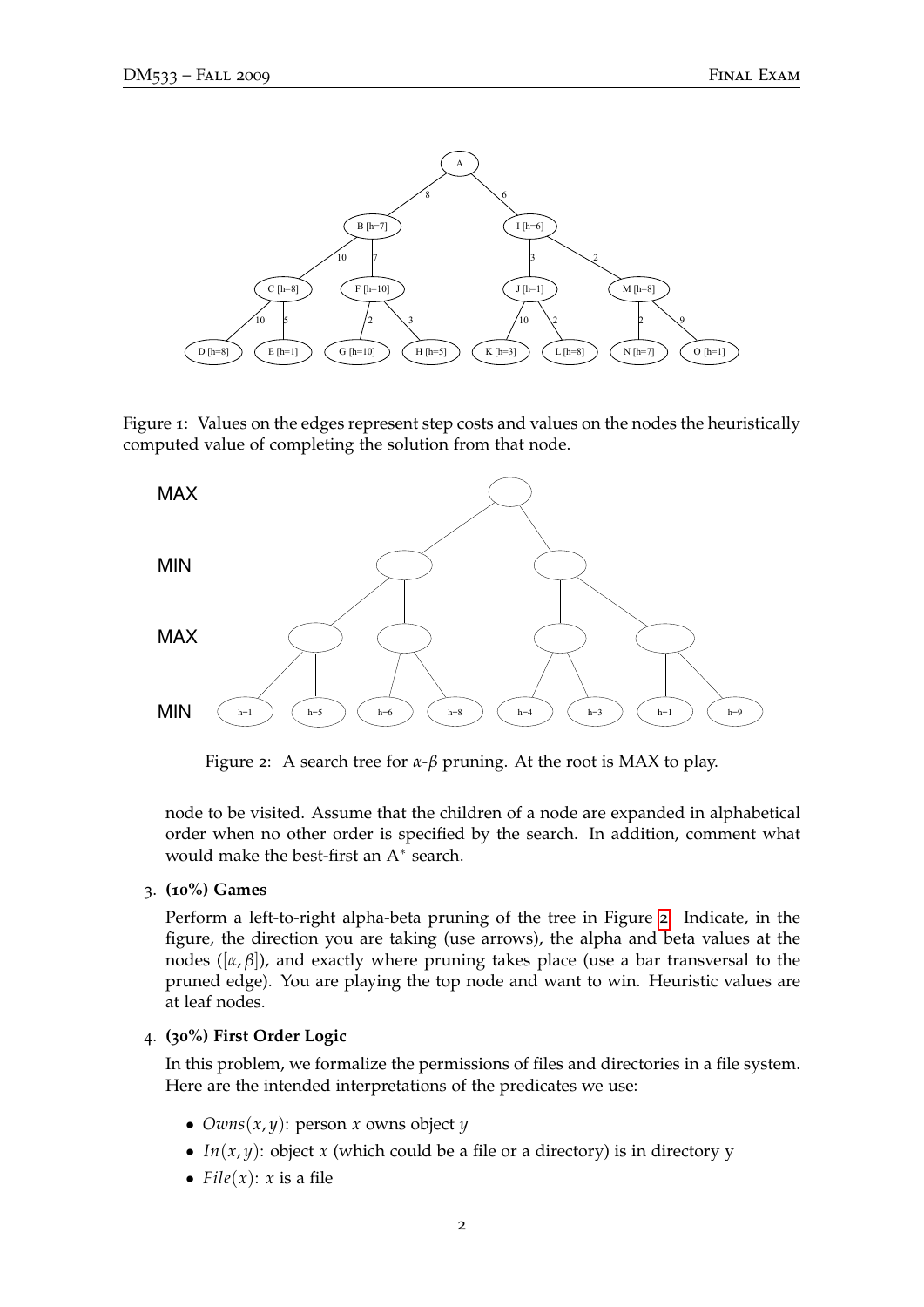- $Ne(x)$ : *x* is a non-empty directory
- *J*: constant standing for Joachim
- (a) Write each of the following sentences in first-order logic, using the predicates above.
	- i. A person owns a file if the same person owns the directory in which the file is.
	- ii. A directory is non-empty if and only if there is a file in the directory.
	- iii. There is a non-empty directory that is owned by Joachim
	- iv. There is a file that is owned by Joachim.
- (b) How can you show that a set of sentences entails another sentence?
- (c) How can you show that a set of sentences does not entail another sentence?
- (d) Do the first three sentences entail the fourth? Show your answer using one of the two methods you just described.

## 5. **(20%) Bayesian Networks and Learning**

Consider a Naive Bayes problem with three features,  $x_1, x_2, x_3$ . Imagine that we have seen a total of 16 training examples, 8 positive (with  $y = 1$ ) and 8 negative (with  $y = 1$ ) 0). Here is a table with some of the counts:

|           | $7 = 0$ | $V = 1$ |
|-----------|---------|---------|
| $x_1 =$   |         |         |
| $x_2 = 1$ |         |         |
| $x_3 =$   |         |         |

What are the values estimated from the data for the following parameters:

- $Pr(x_1 = 1 | y = 0) = \theta_{10}$
- $Pr(x_2 = 1 | y = 1) = \theta_{21}$
- $Pr(x_3 = 0 | y = 0) = 1 \theta_{30}$ ?

(You need to show the full derivation, answers by intuition without analytical justification do not count.)

6. **(10%) Learning**

In a classification task you are given the following data points: Negative:  $(-1, -1)$  (2, 1)  $(2, -1)$ ; Positive:  $(-2, 1)$   $(-1, 1)$   $(1, -1)$ . The points are depicted in Figure [3](#page-3-0).

## **Decision Tree**

- (a) Construct a decision tree using the recursive bi-partitioning algorithm based on information gain described in class. (Discretize the continue scale considering for  $f_1$  only the values  $\{-1.5, 0, 1.5\}$  and for  $f_2$  only 0.) Represent graphically the tree constructed and draw the decision boundaries in the Figure [3](#page-3-0).
- (b) Explain how you chose the top-level attribute in the tree. Table [1](#page-3-1) might be useful.
- (c) Use the tree to predict the outcome for the new point  $(1,1)$ .

## **Nearest Neighbor**